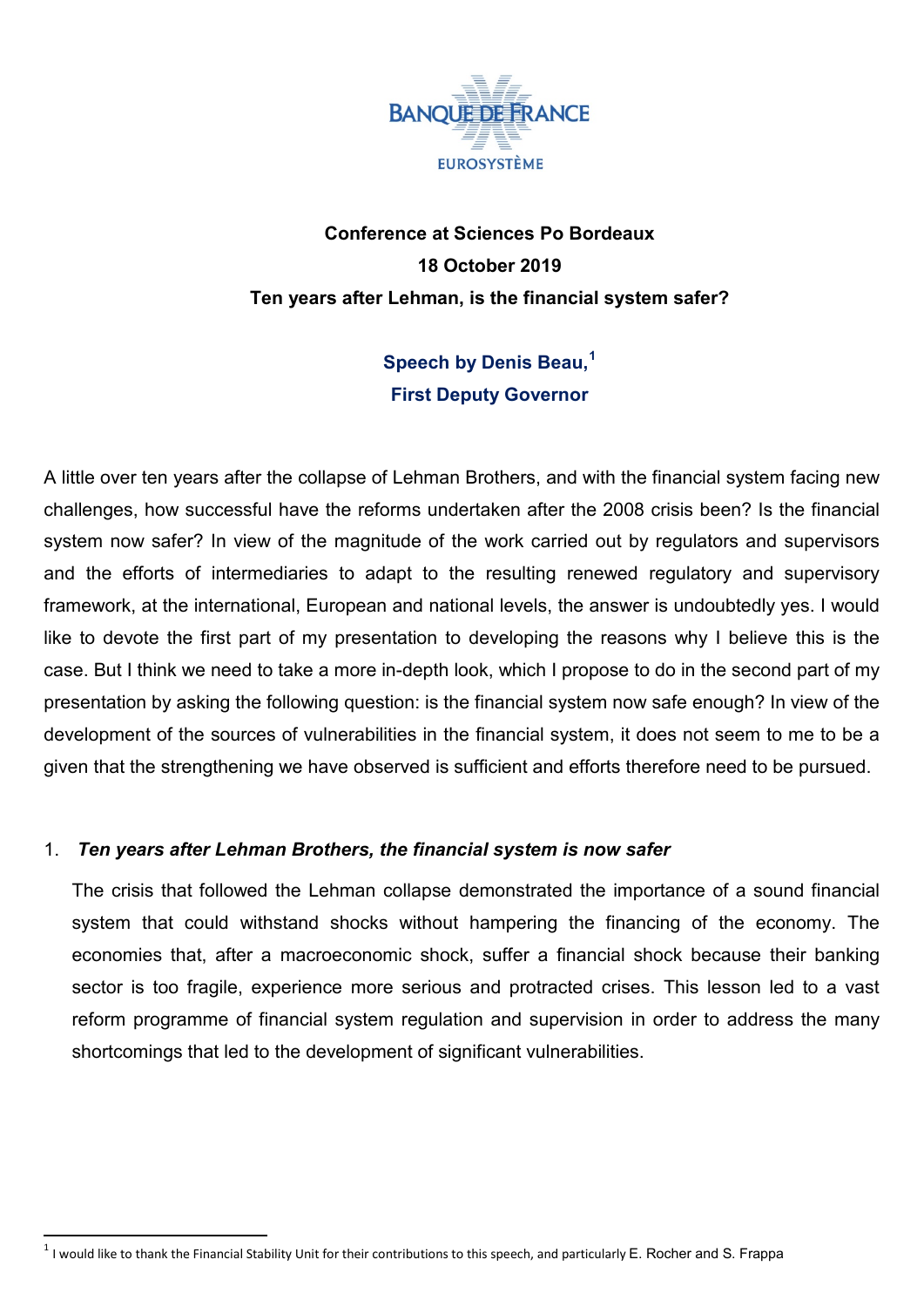## *1.1. MANY OF THE SHORTCOMINGS IN THE REGULATORY AND SUPERVISORY FRAMEWORK HAVE BEEN REDUCED*

A comprehensive reform was thus carried out, covering practically all the areas of the financial system, focusing on four main areas:

#### **(a) Shoring up the resilience of financial institutions**

**For banks**, under the impetus of the G20 and the Financial Stability Board (FSB), the Basel Committee has established new prudential rules, "Basel III", whose main features aim to enhance the level and quality of capital, limit the use of financial leverage and introduce new liquidity requirements. These rules must ensure that banks are able to cope with short-term pressures on their refinancing and regulate their transformation activity. Lastly, the framework introduces for the first time a "macroprudential" component, consisting of a countercyclical capital buffer and a surcharge for global systemically important banks (additional capital and leverage ratio).

Most G20 jurisdictions have adopted this framework. In Europe, the Capital Requirements Regulation and the Capital Requirements Directive (CRR and CRD) transpose the Basel III agreement. When transposing this agreement, Europe also added additional components: a systemic risk buffer, "Pillar 2 capital measures" to cover risks not covered or not sufficiently covered by regulations (interest rate risk, governance risk, etc.), requirements on remuneration policies and practices, etc.

**For the insurance sector**, a harmonised prudential framework has been applied in Europe since 2016: Solvency II introduced the principle of risk-based regulation, and quantitative capital requirements have been significantly increased.

**Beyond the regulatory framework alone** the institutional framework has been strengthened in many countries. Macroprudential authorities have been set up (as in France, as of 2010) to ensure the stability of the financial system as a whole and to facilitate coordination between the various supervisors. In Europe, the creation of the three supervisory authorities (2011) has enabled progress to be made in the adoption of a Single Rulebook. Lastly, in the euro area, the introduction of the Single Supervisory Mechanism (SSM) in 2014 has allowed us to bring our prudential supervision of the banking sector in line with best practices.

**(b)** Put an end to "too big to fail", i.e. ensure that, in the future, a failing bank, even a large one, will no longer have to be bailed out by public funds. Since 2009, these institutions qualified as Systemically Important Financial Institutions (SIFIs) have been defined as those whose "disorderly failure, due to their size, complexity and systemic interconnection,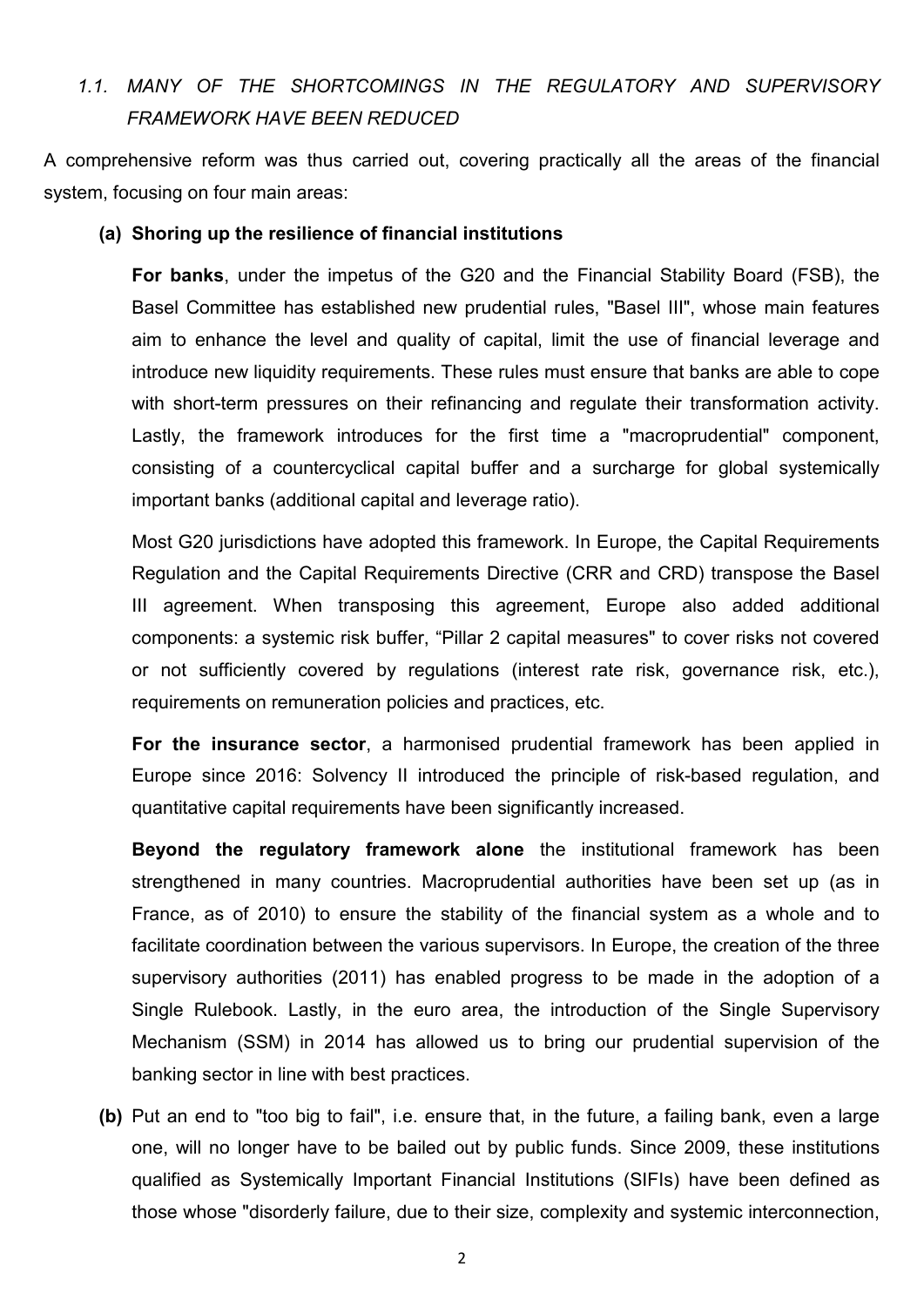would cause significant disruption to the financial system as a whole and to economic activity". Banks designated as systemic at the global level by the FSB, and in France at the national level by the ACPR, are subject to enhanced supervision measures. In addition to the capital surcharges already mentioned, systemic banks must comply with specific requirements for the preparation of recovery plans to deal with crises. A resolution strategy could be implemented if recovery measures prove insufficient. This plan could include the use of bail-in mechanisms.

**(c) Making OTC derivatives markets safer:** the 2008 financial crisis demonstrated the strength of market infrastructures. In particular, central counterparties (CCPs) have held up well. These entities play a very specific operational role in ensuring the successful settlement of securities transactions or the execution of derivative contracts by acting as an intermediary between counterparties. As a result, they are key players in the financial system. The very cautious risk management applied by CCPs and the existence of mechanisms to handle the defaults of their participants limit contagion phenomena. The resilience of CCPs has led international regulators to: (i) confirm their central role in controlling risks in the financial system, with multilateral clearing by CCPs being considered safer than bilateral clearing between participants. This has resulted in an extension of the clearing obligation to all standardised OTC derivatives; (ii) improve their resilience by further strengthening their risk management framework, as the concentration of clearing among a small number of entities requires a particularly robust framework.

The principles applicable to financial market infrastructures have also been strengthened, with the publication in 2012 of the Principles for Financial Market Infrastructure (PFMI). This is still the reference text for market infrastructure regulation today. In Europe, these PFMI were translated into hard law through the European market infrastructure regulation (EMIR), which was adopted in 2014 and is applicable to CCPs and central trade repositories.

**(d) Better regulate the non-bank financial system to enable sound market financing:** the aim is to strengthen supervision of shadow banking as the financial crisis showed that the accumulation of risks on the periphery of the banking system, sometimes without effective oversight, could have devastating effects.

We now have a better understanding of the non-bank financial system, thanks to the FSB's mapping work, which makes it possible to measure its developments and the risks associated with it. The FSB has also worked to strengthen investment fund regulations to better manage liquidity risk – recent episodes of massive capital outflows by UK and French funds have demonstrated the importance of managing this risk well – and leverage

3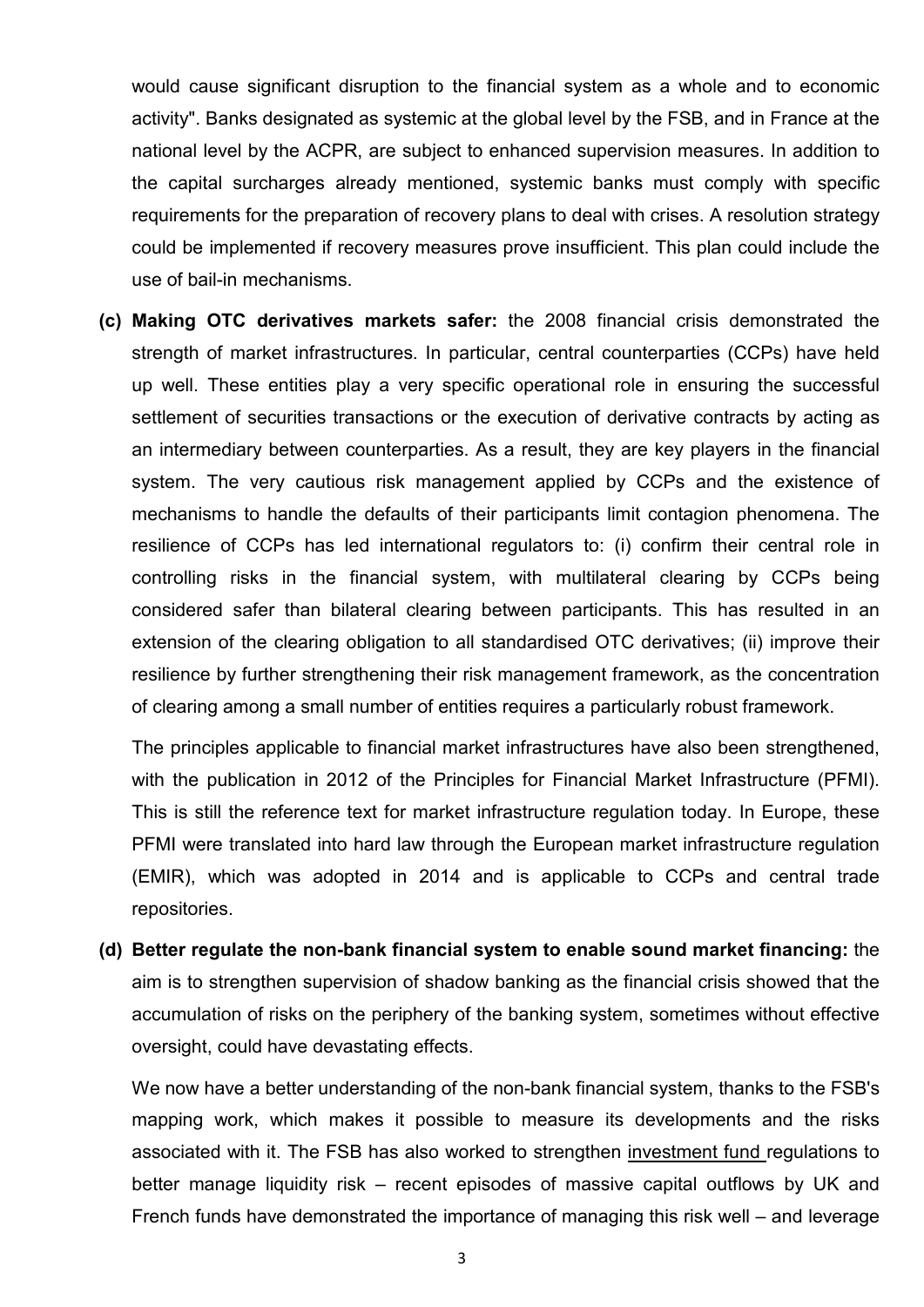risk. With regard to money market funds, European regulations have made it possible to strengthen their resilience to the risk of a sudden and massive investor retrenchment, and increased liquidity and transparency requirements have been in place since January 2018. Securitisation, which in 2008 may have appeared to be a factor for crisis propagation (via subprime lending), has been subject to new prudential rules, making it possible to better mitigate its risks while promoting the sound development of this instrument. The new European framework creates a label to identify high quality securitisation transactions, which meet the criteria for simplicity, transparency and standardisation (STS label).

# *1.2. THE IMPLEMENTATION OF THESE REGULATORY CHANGES COMBINED WITH FINANCIAL INTERMEDIARIES' EFFORTS TO ADAPT, HAVE GENERATED TANGIBLE SIGNS OF INCREASED FINANCIAL SYSTEM RESILIENCE.*

For the financial system, I would like to give three examples:

#### **(a) Significant improvement in the solvency and liquidity of banks**

The own funds of major French banks have almost tripled since the crisis. Their Common Equity Tier 1 (CET1) ratios increased from 5.8% to 13.6% between 2008 and 2018. European banks have improved their short-term liquidity ratios, catching up with or even outstripping their international peers as from 2015. The long-term liquidity ratio for European banks is changing more slowly but, at the end of 2018, stood at around 110%, a level higher than that required under Basel rules.

**As regards insurance**, the introduction of Solvency II has also resulted in an overall increase in the own funds of European insurers.

#### **(b) Balance sheet consolidation and a reduction in NPLs**

Continuing high levels of non-performing loans in some euro area countries pose a number of problems, since they constrain banks' profitability and generate provisioning needs that weigh on the level of own funds, and even a viability risk for the most fragile banks.

But since the introduction of the SSM, large European banks have overall significantly reduced their outstanding NPLs. This outstanding amount reached EUR 587 billion in March 2019, compared with over EUR 1,000 billion at the end of 2014. French banks, for their part, have always outperformed their European peers: their NPL ratio has always been below the European average, now standing at 2.8% (against 3.1% for the EU). Furthermore, French banks consistently displayed an NPL coverage ratio of more than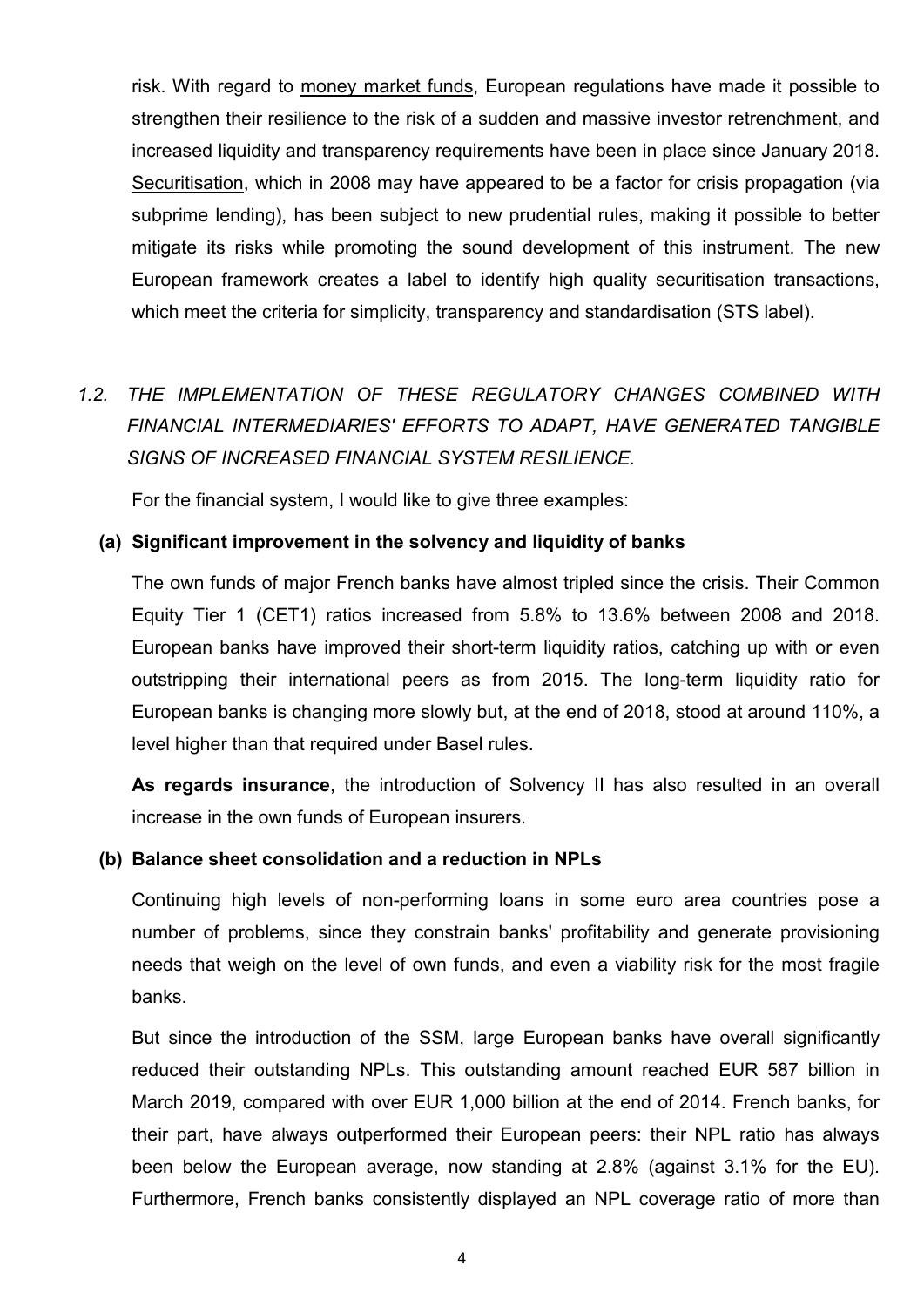50% over the December 2009-June 2019 period, well above the 45% average for European banks.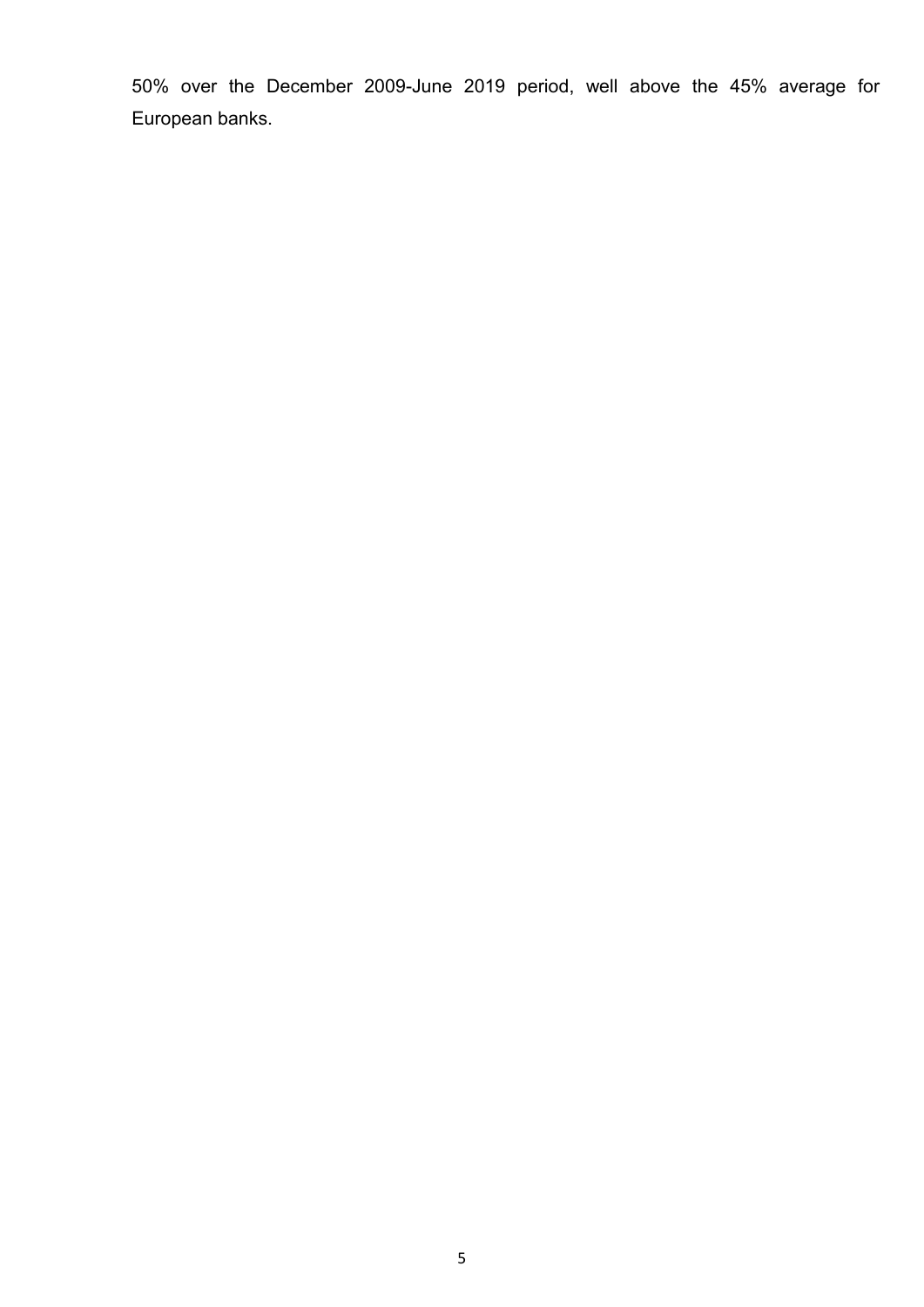#### **(c) Results of the recent stress tests**

Prudential stress tests are simulation exercises designed to assess the impact of a given economic and financial scenario on an institution's prudential situation, in order to test its financial soundness. During the crisis, they were first used as a crisis management tool to identify the most vulnerable banks for which recapitalisation measures were needed. Their role then evolved into an essential and flexible tool for the supervision, oversight and management of risks and vulnerabilities of banks considered individually (microprudential supervision) as well as for financial stability purposes (macroprudential supervision).

Stress tests have thus contributed to an increased resilience of the financial system: (i) Stress tests shore up banks' capital positions by serving as a basis for calculating additional capital requirements ("Pillar 2 Guidance" or P2G); (ii) the publication of individual stress test results, which is accompanied by the disclosure of individual bank data, ensures transparency and enhances market discipline; (iii) regular stress test exercises under the aegis of the supervisory authority encourage banks to develop their internal risk management processes and information tools.

The comparison over time of the aggregate results of the stress tests conducted by the EBA and the ECB testifies to the increased soundness of European banks. In the event of an adverse scenario, the 2018 stress test showed that the banks' solvency ratio would be 9.9%, i.e. 100 basis points higher than the level obtained by the stress test conducted in 2016.

However, we must be careful not to become complacent: risks are increasing and, while some recent events have confirmed the relevance of the instruments deployed (see in particular the H2O incident), the fact that they ultimately proved benign does not mean that in a stressed market environment the outcome would not be less favourable. It is therefore vital to continue to shore up the resilience of the financial system.

#### *2. We should not take it for granted that the financial system has been sufficiently reinforced*

#### *2.1. VULNERABILITIES ARE EVOLVING AND INCREASING*

**Global macroeconomic risks** have increased markedly. World growth is slowing and is overshadowed by major uncertainties. According to the latest forecasts, world GDP should expand by 3.0% in 2019, down from 3.8% growth last year (IMF), largely as a result of the slowdown in emerging countries, especially China, and to a lesser extent in certain advanced economies. In the euro area, our forecasts are for 1.1% growth in 2019, down from 1.9% in 2018. The main uncertainties weighing on growth are the risks of an escalation in protectionist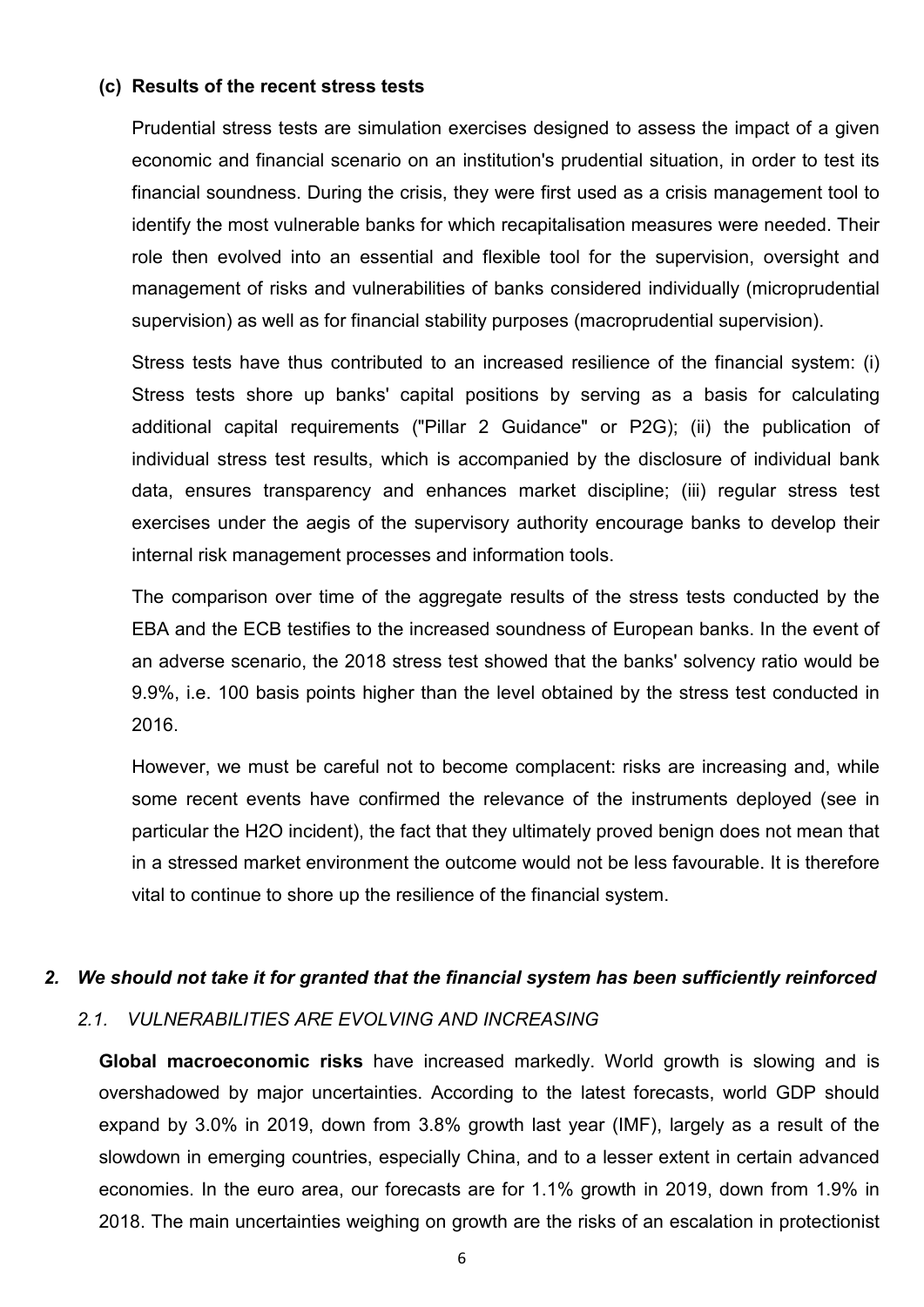measures and of a no-deal Brexit which could lead to a tightening of financial conditions in Europe.

The rising tendency in macroeconomic risk is helping to maintain and reinforce accommodative monetary policies, as well as the "low-for-long" direction of and expectations for interest rates.

This low interest rate environment is fuelling **an increase in household and corporate debt, in both advanced and emerging economies***.* In France, private sector debt reached 132.3% of GDP at end-2018 (+45 percentage points since 2000). Household debt has risen by 8 percentage points of GDP since the end of the crisis (59.8% of GDP).

In Europe, bank profitability is coming under increasing pressure from **a number of risks**:

- The first of these is the maintenance of a low interest rate environment for a long time. This is not just the fault of the central banks: an accommodative monetary policy is justified in light of the euro area's economic situation; but beyond this, low long rates also reflect a structural weakness in growth. What is more, monetary policy and low rates also have positive effects for banks, such as a reduction in their cost of risk and increase in their lending volumes. However, the fact remains that the current environment is compressing net interest margins for retail banks, which finance themselves with deposits – and not at variable rates in the markets – and is lowering returns on insurers' investments.
- The second risk, which is more structural, is the digital transformation of finance, which is revolutionising modes of use and bringing significant benefits to customers. However, adapting to this change requires huge investment by banks, to adjust their information systems and develop new, personalised service offerings. The digital transformation is also putting downward pressure on revenues due to increased competition from new market entrants (neobanks, GAFA, etc.). In response to this, financial institutions need to unleash new productivity gains, by exploring even further the possibilities of automation and artificial intelligence (AI), and adapting their branch networks on all levels (size, , density).
- The digital transition is also leading to a rising threat of cyber risk and, more broadly, operational risks (large-scale theft, data corruption), to which financial institutions are more than ever exposed.
- Last, financial intermediaries also have to adapt to a new imperative the need to take account of the risks linked to climate change, which I shall come back to later.

7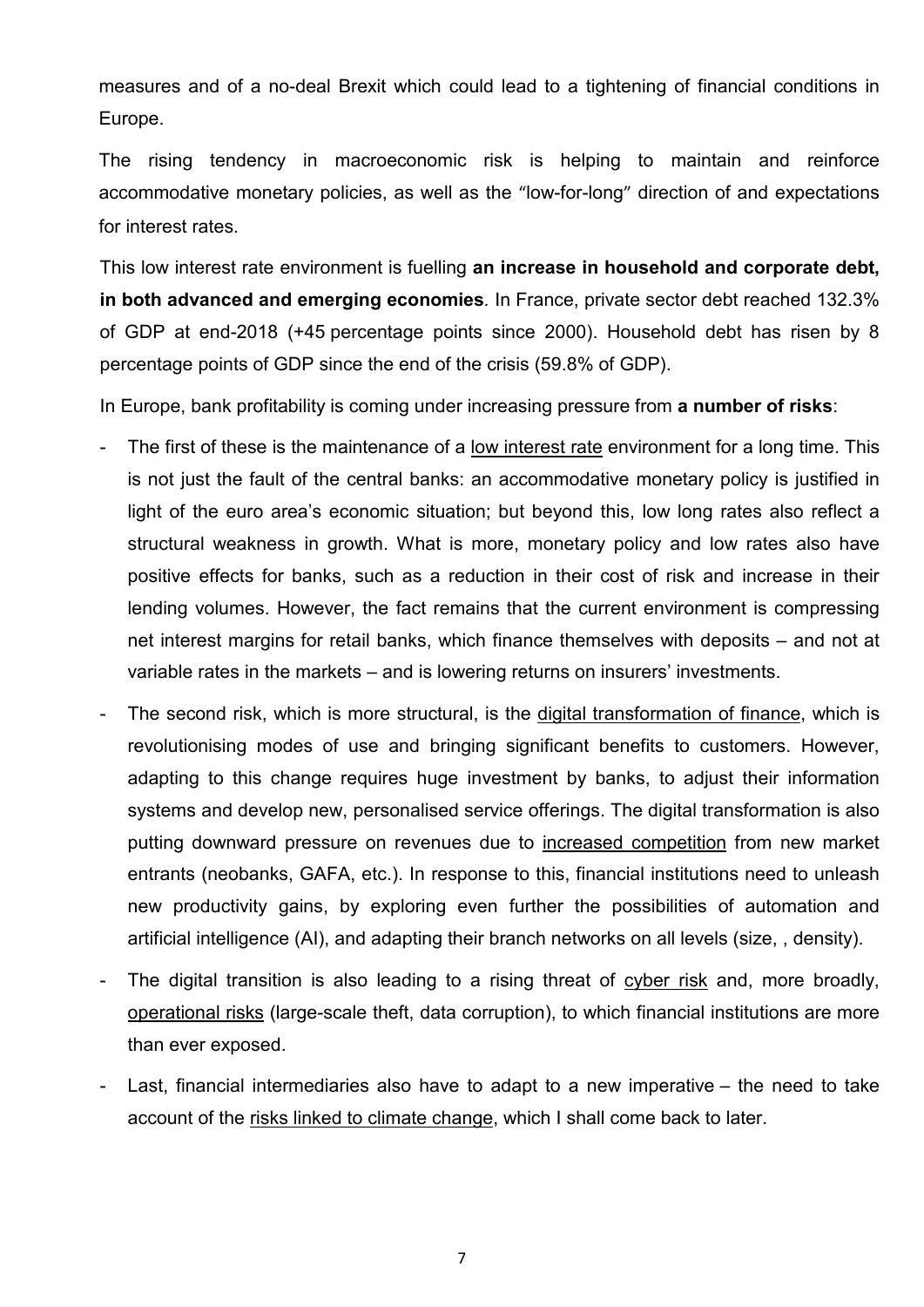## *2-2 TO CONSOLIDATE THE RESILIENCE OF THE FINANCIAL SYSTEM, WE THEREFORE NEED TO COMPLETE THE PROGRAMME OF REFORMS AND ADAPT IT TO THE NEW RISKS*

*2.2.1. "Finish the job": complete the programme of reforms and ensure its coordinated implementation at the global level.*

**(a) Finish the implementation of Basel III.** On 7 December 2017, the Basel Committee adopted an important accord finalising the Basel III framework. The text completes the overhaul of the international prudential framework begun in 2009, by notably allowing financial institutions to continue using internal models, subject to strict conditions. This accord will gradually be rolled out as of 2022 with full implementation scheduled for 2027.

In the EU, the transposition of the Basel accords will result in a modification of the Capital Requirements Regulation and Directive (CRR3/CDR6). The Commission has already begun this legal work by asking the EBA to analyse the impact of the reforms on the European banking industry and economy.

The Banque de France and ACPR support the principle of a full and faithful application of the Basel accords within the EU. This implementation has to be reciprocal and must be harmonised at the international level. This is a prerequisite for ensuring the stability of the global banking system, and for guaranteeing a level playing field among banks. The implementation will also need to take account of the specificities of the European economic and financial environment.

#### **(b) Finalise the adoption of a European resolution framework for CCPs and insurers**

The resolution of **CCPs** is the last major topic on the FSB's work programme. By reinforcing the central role of CCPs in the markets, the new framework risks creating entities that are "too big to fail": it is important therefore that we have tools to handle CCP crises efficiently, without resorting to a state bail-out that would ultimately leave taxpayers bearing the cost of default. As a result, after having set out strong expectations in 2017, the FSB is currently refining an international CCP resolution framework, which will be enshrined in a new European regulation.

In **insurance**, France is one of the first EU Member States to have put in place a recovery and resolution regime for insurers with the Sapin 2 Law of 9 December 2016. The Order of 27 November 2017 also gave the ACPR's Resolution College the power to start resolution proceedings for failing insurers and take steps to maintain their critical functions or safeguard financial stability. The framework comprises a preventive arm, under which the largest insurers are obliged to draw up preventive recovery plans. At the European level, there is currently no shared approach to the resolution of insurers. However, there is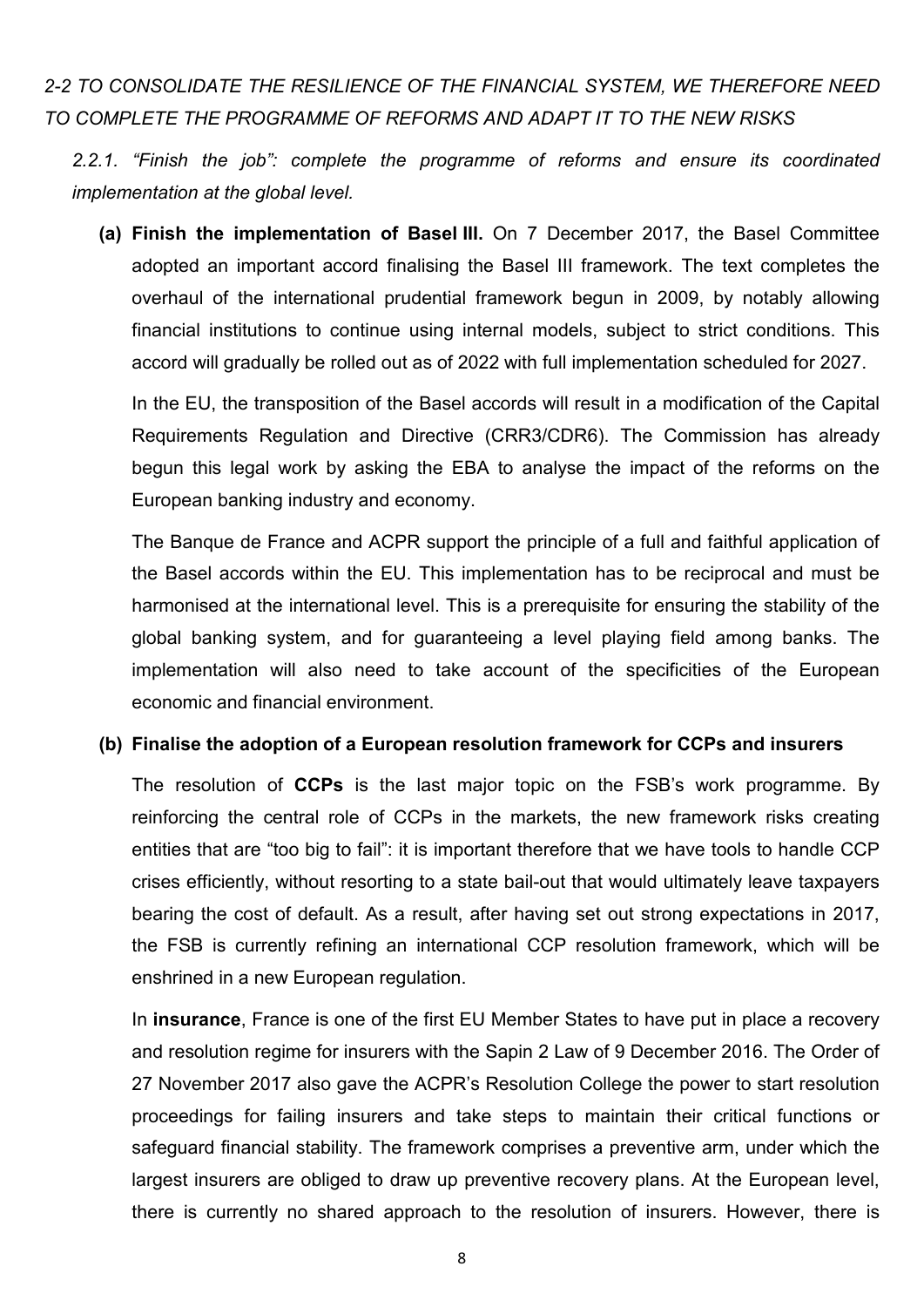clearly a need for such a framework to facilitate the resolution of insurers, in particular cross-border groups, and help strengthen the European insurance market for the benefit of policyholders.

**(c)** Finally, and most of all in my view, it is also **"time for macroprudential policy"**. The numerous instruments developed since the crisis should now be put to work in preserving financial stability. This is what is being done in France, for example, with the gradual activation of countercyclical capital buffers or measures limiting the exposures of the main banks to large, highly indebted corporations.

#### *2.2.2. Adapt the framework to new risks*

In addition to applying the regulatory standards, the supervisor is also, of course, paying close attention to how business models evolve, in order to identify emerging risks, monitor them and devise possible solutions.

Several new areas of risk are coming under particular scrutiny:

- With regard to **cyber risk**, the planned solutions, especially to increase cyber resilience, need to be harmonised and coordinated at the international level to maintain a clear and coherent regulatory framework for all financial sector participants. The Banque de France made the rationalisation and harmonisation of current regulatory efforts a key theme of its G7 presidency this year. As part of this, 23 global authorities (finance ministries, central banks, bank supervisors and markets) took part in a cyber resilience exercise in June 2019, with the aim of strengthening their operational resilience to a major cyber incident impacting the global financial system. The exercise, which was by nature highly complex and the first of its kind in the world, marked a huge step forward in terms of global cooperation. Thanks to its success, G7 countries agreed to draw up a programme of exercises for the coming years.
- **The FinTechs and BigTechs** (especially the big US and Asian companies that are driving the digitalisation of the economy) offer new opportunities (new cyber security solutions, reduction in the cost of internal management for client entities, increase in financial inclusion, etc.), but are equally a source of additional vulnerabilities, notably in terms of cyber risk, the weakening of financial ecosystems and the development of questionable practices in the use of data. The Banque de France is working actively on these issues within international and European fora, to promote the sharing of experiences and harmonisation of rules and practices, and encourage efforts to make financial sector agents more resilient.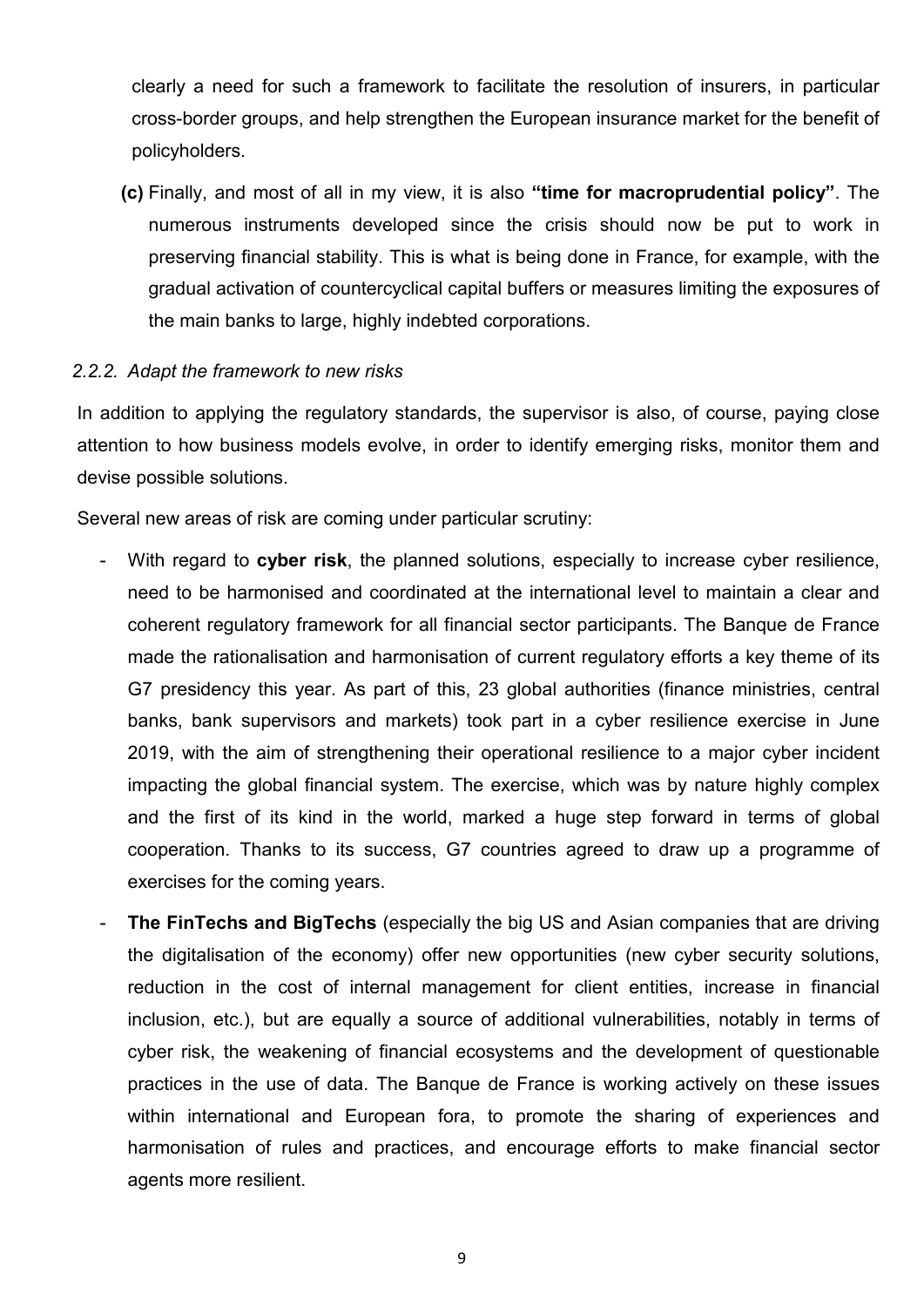- We also need to continue **assessing the reforms** already put in place, to check that they deliver the expected effects and to identify any unintended consequences. The FSB's assessment shows that although certain measures have largely been implemented - requirements for systemically important institutions, clearing – other aspects still have to be finalised, notably with regard to the monitoring of non-banking financial institutions. Only when these reforms are fully implemented will the financial system be effectively protected.
- The **European integration projects** are also essential for increasing the EU's macroeconomic resilience. First we need to finalise **Banking Union** on an institutional level. **One positive contribution would be to work** towards a European deposit guarantee scheme. This could be based, at least initially, on covering liquidity requirements, with no permanent transfers between Member States. We also need to ensure the harmonised application of banking regulations in all Banking Union countries, and avoid the risk of fragmentation, which would reduce the expected benefits of a union. It is also vital to strengthen the integration of European financial markets. The action plan for the Capital Markets Union, launched by the Commission in 2015, has allowed a few advances to be made, with the creation of European cross-border funds and a pan-European retirement savings product. We must go even further on this, and create a genuine **Financing Union for Investment and Innovation**, that would better channel Europe's savings surplus (3% of GDP) towards productive investment, by shoring up companies' capital and increasing their ability to develop and innovate. For this, we need to (i) facilitate cross-border investment by harmonising accounting, tax and bankruptcy rules; (ii) develop incentives for equity financing; (iii) develop European securities and savings products (venture capital funds, green bonds, securitised portfolios, etc.) aimed at providing long-term, diversified financing to Member States.
- Finally, with its strong international commitment on climate issues, Europe must play its full role in initiatives to tackle the **risks linked to climate change**. The Banque de France was one of the founders of the NGFS or Network for the Greening of the Financial System, and provides secretariat services for the platform which now has 42 members and 8 observers, representing 5 continents. The NGFS aims to share best practices and make recommendations to central banks and supervisors on how to better integrate climaterelated risks into their financial stability monitoring and microprudential supervision. Within the framework of the NGFS, the ACPR and Banque de France have begun looking at ways to conduct climate-related stress-tests. In parallel, and in line with the energy transition law, the ACPR has published two reports on the climate risks facing the French banking and insurance industries, and has set up a Climate and Sustainable Finance Commission